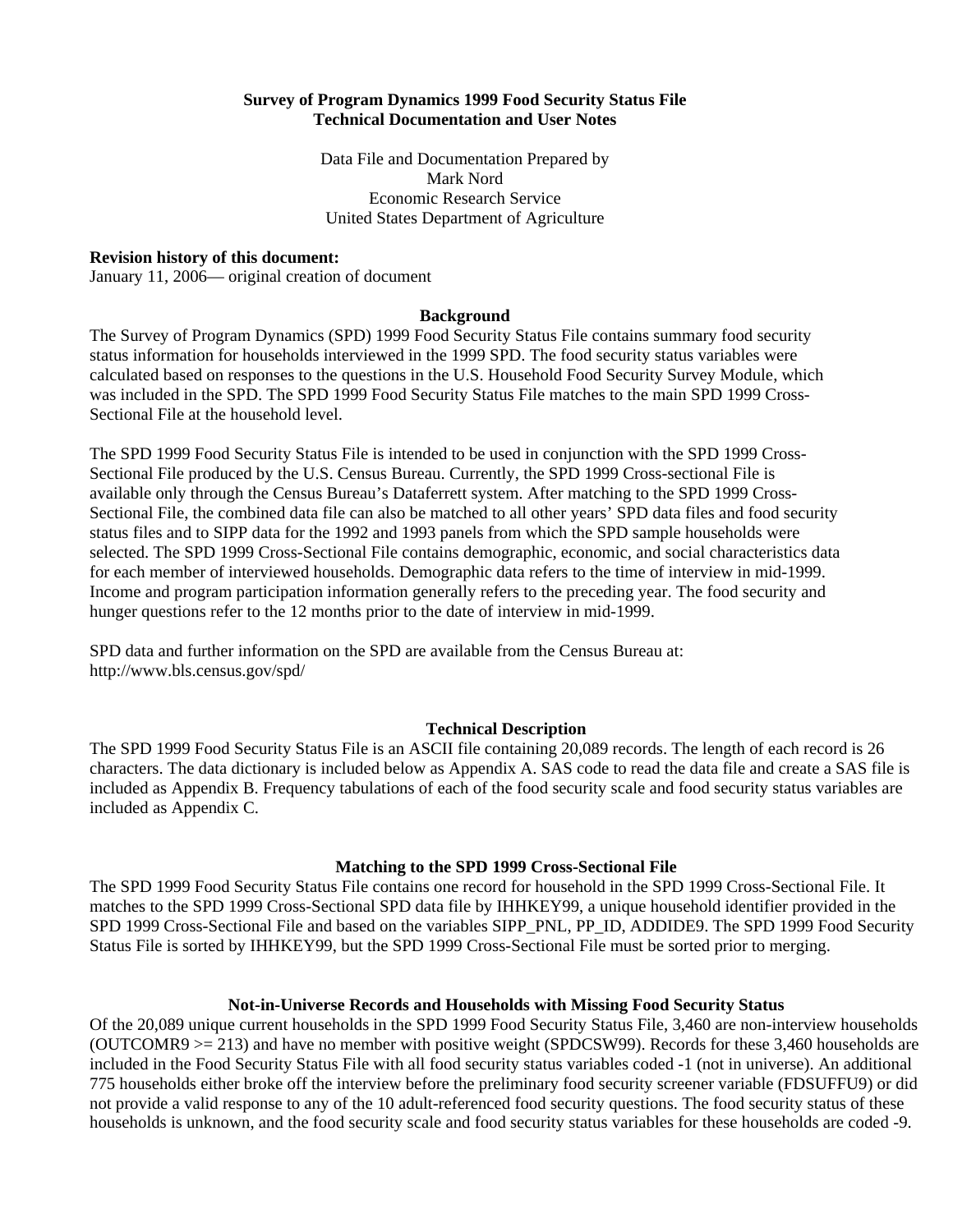# **Food Security Status Variables**

*IMPORTANT NOTE: Due to a problem in the computerized interviewing instrument in the 1999 survey, the child-referenced food security items were inadvertently skipped for many households with children. The children's food security scale and the 18-item household food security scale could not be calculated for those households and are therefore not provided for any households in the SPD 1999 Food Security Status File.* 

Food security status variables were calculated based on the 10 adult- and household-referenced items in the U.S. Household Food Security Survey Module (FOOD01U9 through FOOD03U9 and FOOD07U9 through FOOD13U9). Calculations were carried out in accordance with the standard methods described in *Measuring Household Food Security, Revised 2000* (Bickel et al, 2000, available: *http://www.fns.usda.gov/oane/*). The methods normally used for households without children were applied to all households because the childreferenced items were not available for many households with children. The Adult Food Security Scale is directly comparable with the Adult Food Security Scale provided in all other years' SPD food security status files, but is not directly comparable with the 18-item Household Food Security Scale provided in other years' files. Assessment of the food security items using statistical methods based on the Rasch measurement model indicated that model fit and relative item severities were sufficiently similar to those in the 1998 Current Population Survey Food Security Supplement, to justify use of the standard methods.

Four food security summary variables are provided, one indicating screening status, and three indicating food security status on the Adult Food Security Scale. The Adult Food Security Scale is based on the 10 household and adult items in the 18 item scale. For households without children it is identical to the Household Food Security Scale. For households with children, it is calculated using the same methods as those used to calculate the Household Food Security Scale for households without children. The variables are described conceptually here, and additional detail is provided in the data dictionary in Appendix A.

*HFS: Food Security Screening Status (FSSCRNR9)* identifies the screening status of households relative to the food security module. To reduce respondent burden and avoid awkward interview situations, households with high income who gave no indication of food stress on the preliminary screening question (FDSUFFU9) were skipped over the rest of the food security module and deemed to be food secure. This variable is needed for analysis of individual items in the module, but is not needed if only the food security status variables are used.

*HFS: Adult Food Security Raw Score (FSRAADR9)* is a count of the number of food security items in the Adult Food Security Scale affirmed by the household respondent. This score determines the adult food security scale score and food security status.

*HFS: Adult Food Security Scale Score (FSSCADR9)* is a measure of the severity of food insecurity or hunger experienced by adults in the household in the previous 12 months, based on the Adult Food Security Scale. This is a continuous, interval-level measure based on the Rasch measurement model and is appropriate for associative analyses such as correlation, regression, or analysis of variance. It is on the standard computational metric described in *Measuring Household Food Security, Revised 2000.* Valid values range from 1.72 to 11.05, with higher values indicating more severe food-access problems. Technically, the scale score is undefined for households that affirmed no items in the scale. These households are food secure, but the appropriate size of the interval from the score of households that affirmed one item is not known and varies from household to household. The variable is coded -6 for households that affirmed no items (or were screened out and deemed to be food secure) to remind users that these cases require special consideration in analyses.

*HFS: Adult Food Security Status Category (FSSTADR9)* is a categorical measure of food security status based on the Adult Food Security Scale that identifies households as food secure, food insecure without hunger, or food insecure with hunger. This variable is appropriate for comparing prevalence rates of food insecurity and hunger across subpopulations and for analyses in which a categorical measure of food security is wanted.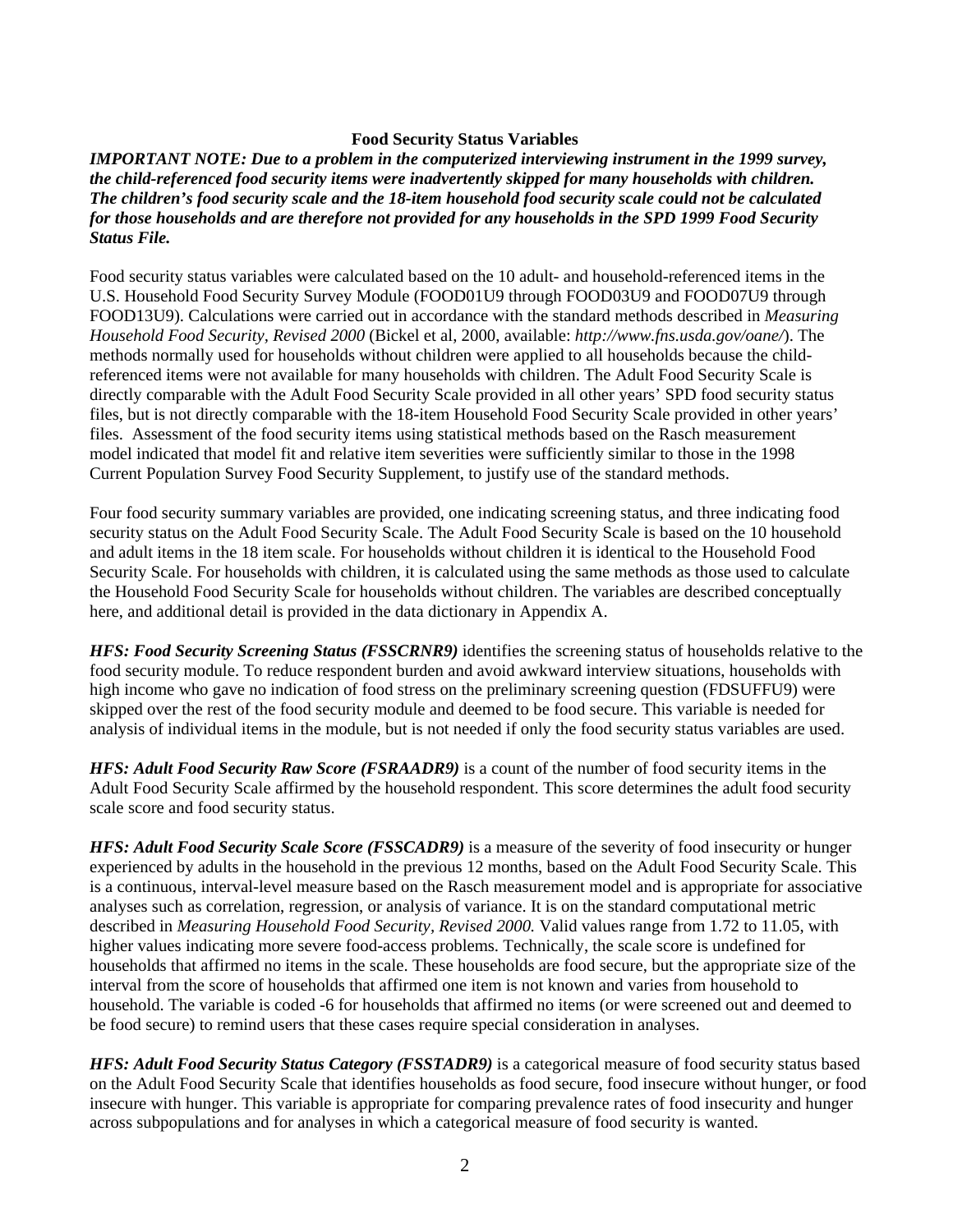### Appendix A. **Data Dictionary**

\* HOUSEHOLD MATCH VARIABLE ]<br>\*\*\*\*\*\* Uni que househol d i denti fi er for use as a Survey and the state of the state of the SIP Panel B12 (1992), B13 (1993)<br>SIPP Panel B12 (1992), B13 (1993)<br>Characters 4-12 PP\_ID Characters 13-15<br>Current Address ID<br>U AII Households D blank 1 16<br>T SC: Filler, no data<br>Filler -16 U All Households \* HOUSEHOLD FOOD SECURITY SCALE VARIABLES **D FSSCRNR9** 2 -17 T HFS: Food Security Screening Status Screening status, food security module Interviewed househol ds Experiment us and the Section of Secure<br>
Skip out after Block 1<br>
Skip out after Block 1<br>
Skip out after Block 2<br>
Entered Block 3  $\vee$ ý V 3  $\vee$  $\overline{4}$ V.  $-1$  $\mathsf{V}$  $-9$  $*$  ADULT FOOD SECURITY SCALE VARIABLES D FSRAADR9 2 19 privation.<br>THFS: Adult Food Security Raw Score<br>... Adult food security raw score (number of affirmative responses) Ultimate Total and Software Chamber of anti-<br>
1.10 Number of affirmative responses, or screened out<br>
1.10 Number of affirmative responses<br>
1.10 Number of affirmative responses<br>
1.10 Number of affirmative responses<br>
1.10 Nu D FSSCADR9 4 21<br>T HFS: Adult Food Security Scale Score D FSSCADR9 Adul t food securi ty scal e score (Rasch) (2 implied decimal places) U Interviewed households  $\vee$ -6 . No affirmative responses, or screened out V . scal e score undefined  $1.72:$  $\mathsf{V}$ . Number  $\vee$ 11.05 . Not In Universe (not interviewed)<br>Missing--no valid food security items. V  $-1$  $\overline{U}$  $\overline{\phantom{a}}$ D FSSTADR9 25 HFS: Adult Food Security Status Category T Adul t food security status category Interviewed households U . Food Secure  $\vee$  $\mathbf{1}$  $\tilde{V}$  $\mathfrak{D}$ . Food Insecure without Hunger Food Insecure with Hunger.<br>The Food Insecure with Hunger.<br>Missing--no valid food security items. V 3  $\check{\mathsf{v}}$  $-1$  $-9$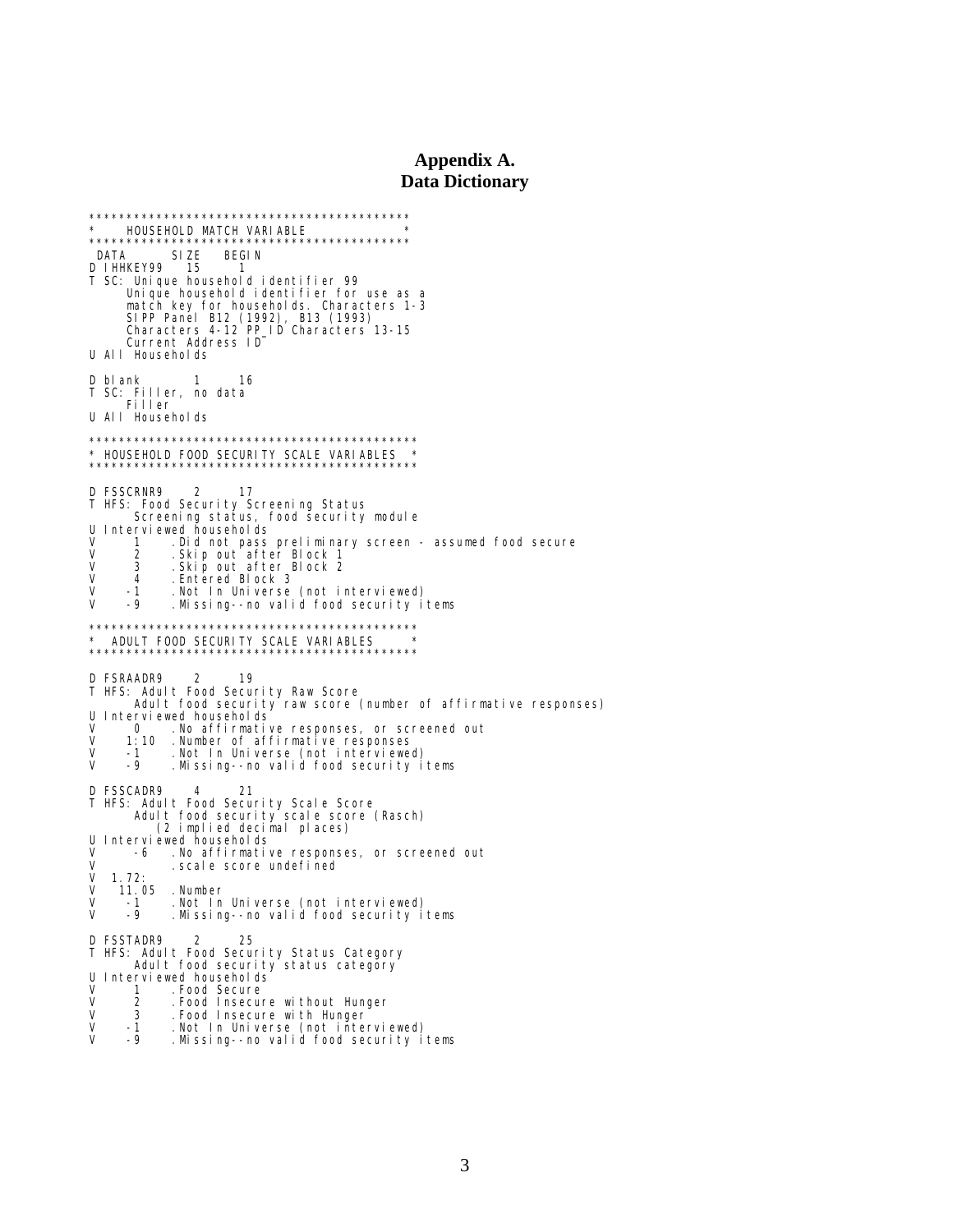# **Appendix B SAS Program to Read SPD 1999 Food Security Status Data File**

\*SAS program to read public-use SPD 1999 food security status data file;

data temp; infile 'd:\foodsecu\spd\spd1999\spd99fs1.dat' lrecl=26; \*modify path and filename in accordance with file location in your system;

input @1 ihhkey99 \$ 15. /\* unique household identifier based on SIPP\_PNL, PP\_ID, ADDIDE9 \*/ @17 fsscrnr9 2. /\* food security module screening status \*/ @19 fsraadr9 2. /\* adult food security raw score<br>@21 fsscadr9 4. /\* adult food security scale score (interval-level measure) \*/<br>@25 fsstadr9 2.; /\* adult food security status category (categorical mea if fsscadr9 gt 0 then fsscadr9=fsscadr9/100; \*to restore the 2 decimal places; run;

proc freq data=temp; tables fsscrnr9--fsstadr9; title1 'Run 14: HH 1999, wt no'; run;

\*This SAS data set will now match to the SPD 1999 Cross-Sectional File by IHHKEY99; \*The 4 food security variables are stored without leading zeros;